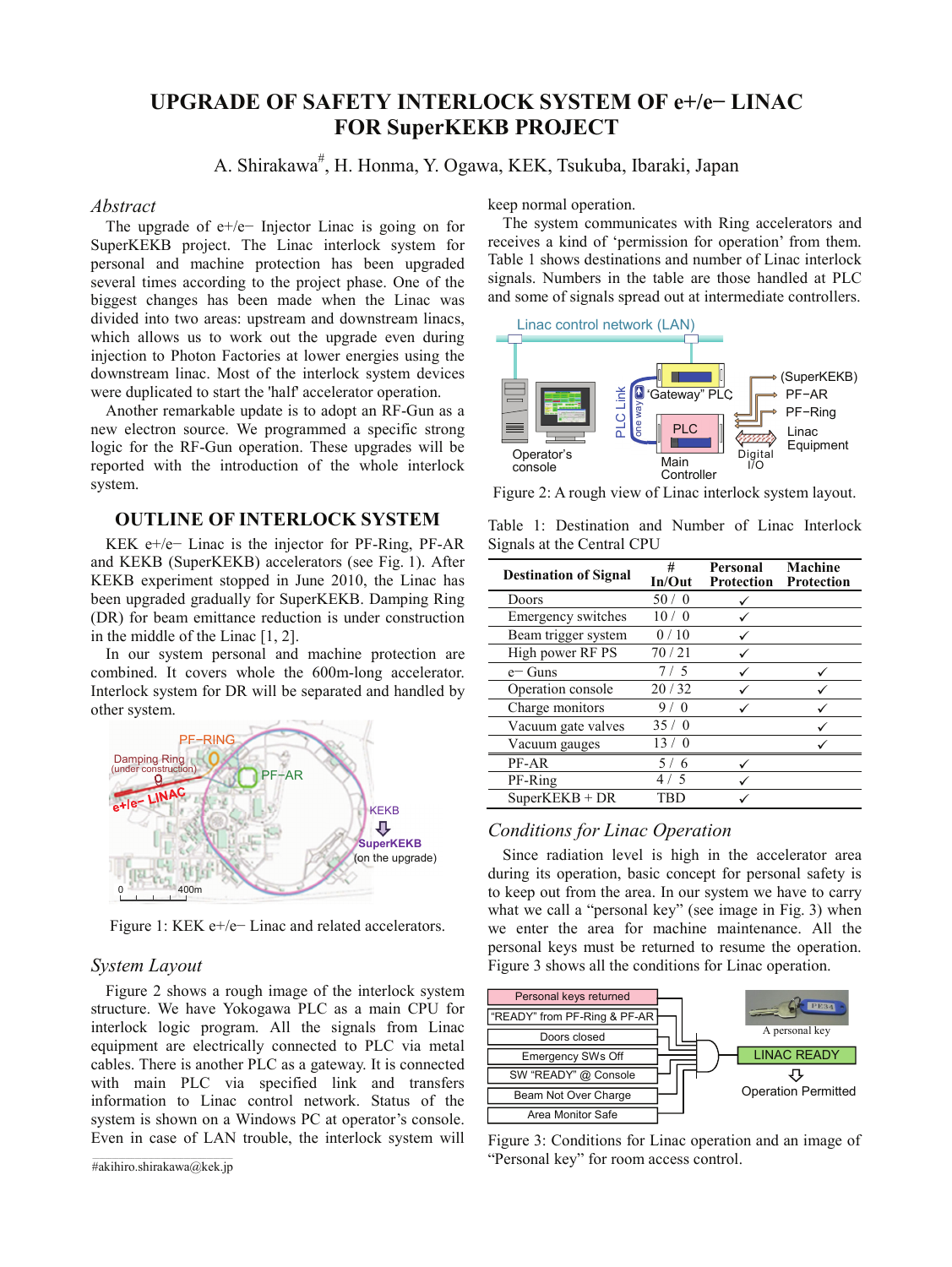

Figure 4: An image of the division of  $e$ +/ $e$ – Linac. It is separated at the beginning of Sector-3 and 'down half operation' is available.

# **DIVISION OF LINAC AND NEW OPERATION MODE**

For around 30 years since its foundation, the Linac had one long straight room for accelerator. After KEKB data taking was stopped, we divided the room into two areas so that we could proceed with upgrade and inject beam to downstream rings simultaneously. In advance of the division, the temporary  $e$  gun was moved downward to the place where  $e$  beam energy of 3GeV at maximum can be obtained at the end of Linac. In parallel, RF guns were installed at the beginnings of 'upstream' (Sector-A) and 'downstream' (Sector-3) respectively and their tests have been started [3]. Figure 4 shows an image of the division. The partition is built between Sector–2 and  $-3$ .

The division is one of the steps toward SuperKEKB. It will be entirely cleared before SuperKEKB is started.

### *Assembly of a Partition*

One of the most difficult steps for upgrade was assembling a partition to separate areas. Concrete shield blocks with a thickness of 60cm were piled up alternately in two rows, with intervals of 113cm for a passageway. An iron wall with an interlocked door is attached to the first row (Figs. 5, 6a). The radiation level in front of the blocks during operation is low enough against KEK rule for admitted area  $(< 20 \mu Sv/h$  [4].

The assembly was done in 2010 and later the wall and blocks have been moved by 10m downward (Fig. 6b) in 2012. The reasons for the first place were:

- there occupied rather wide area as a beam switchyard
- could have enough distance between shields and beam bunching section (i.e., lower radiation level in front of the wall)





And after two years of operation, we had to move the wall to vacate the switchyard to start construction of beam lines to Damping Ring. As space is more restricted at new place, a part of ventilation room had to be removed for about 10m long. The specification of shields and relative position of block rows are same as before.



Figure 6: Partition at original position (a) and after movement (b).

### *Operation Modes after the Division of Linac*

Now we have a thermal  $e$  gun at Sector-3, and RF guns at Sector-A and -3. After the division of Linac, we can carry on development or maintenance work in upstream side regardless of operation status of Sector-3 guns. Beam injection to PF-Ring and PF-AR is from the thermal gun. The condition of 'Ready' shown in Fig. 3 has been newly set for 'Sector  $3-6$ ' in addition to conventional 'All Linac Ready'. To run RF gun in Sector-A, 'ALL Linac' must be ready because there is no beam dump at the end of Sector-2 and beam will go through to the end.

## *Duplication of Personal Key Management System*

A new set of personal key management system is assembled to form 'Sector 3-6 Ready' as described above. Figure 7 shows an image of the system layout. As some of the components are from other system and adjusted to this system, we could save cost and time.

A specified PLC is in the key box controller. It receives information on Linac operation status from main PLC and manages key I/O. We use magnetic ID card to pull out the keys. A PC as an indicator is connected via an independent LAN.

There are an electric lock on the partition door and a door controller next to it. The "personal key" is used to unlock the door. Those specifications are identical with the conventional system.